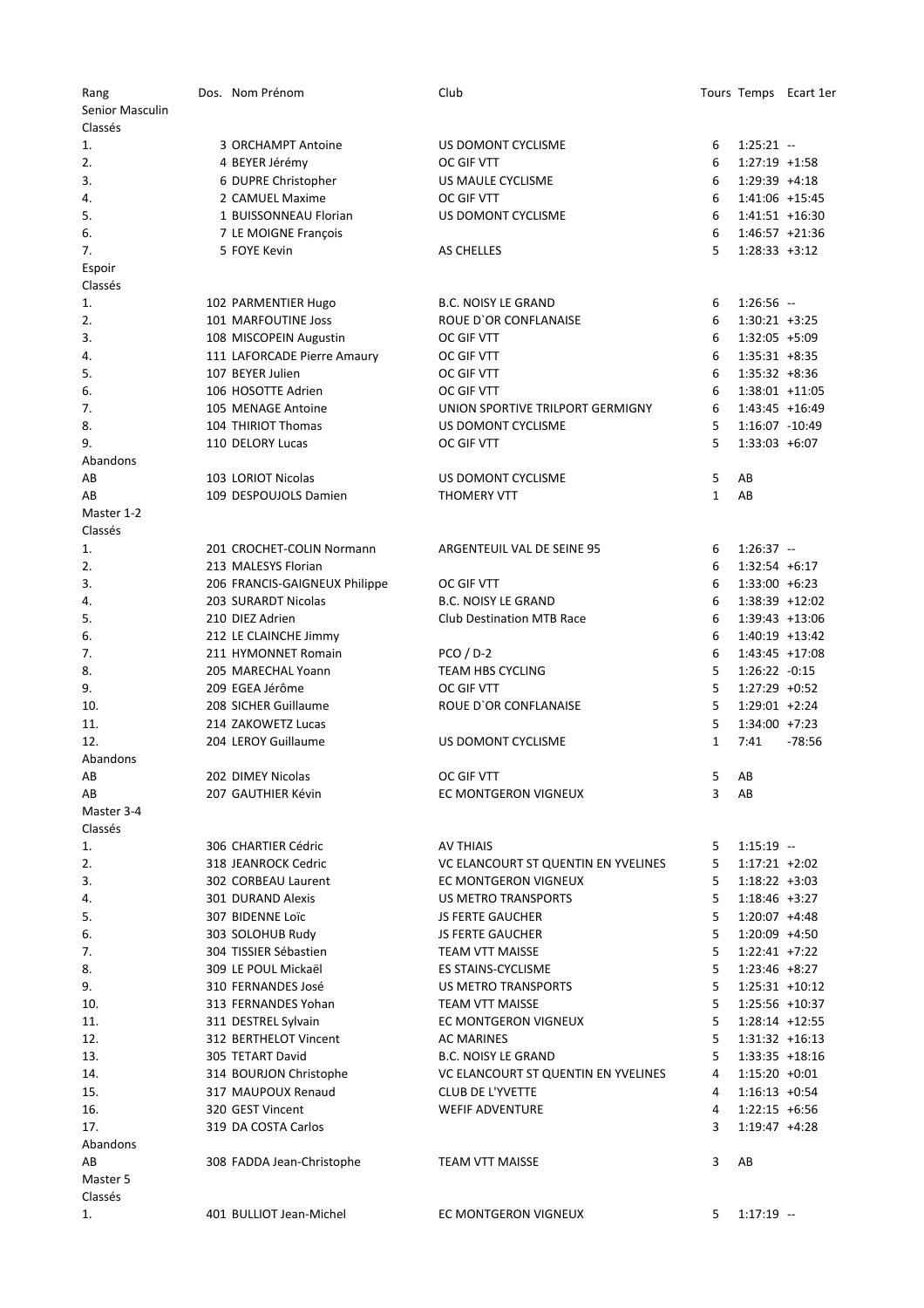| 2.              | 405 PARMENTIER Franck          | <b>B.C. NOISY LE GRAND</b>          | 5              | $1:19:38 + 2:19$  |                              |
|-----------------|--------------------------------|-------------------------------------|----------------|-------------------|------------------------------|
| 3.              | 415 GALVE Philippe             | <b>ACMLR</b>                        | 5              | 1:22:38 +5:19     |                              |
| 4.              | 416 PAGEOT Jean Michel         | <b>BIKES FRANCE</b>                 | 5              | $1:23:13 +5:54$   |                              |
| 5.              | 402 LABARRE Christophe         | HITTERS SOCIAL CLUB                 | 5              | $1:24:45$ +7:26   |                              |
| 6.              | 411 PICCIN Michel              | <b>TEAM VTT MAISSE</b>              | 5              | $1:26:04$ +8:45   |                              |
| 7.              | 414 THOMAS Pascal              | <b>B.C. NOISY LE GRAND</b>          | 5              | $1:26:21 +9:02$   |                              |
|                 |                                |                                     |                |                   |                              |
| 8.              | 412 PERRINET Cyril             | OC GIF VTT                          | 5              | 1:27:24 +10:05    |                              |
| 9.              | 403 CHATAIGNER Dominique       | AC POMMEUSE BOISSY                  | 5              | $1:29:27 +12:08$  |                              |
| 10.             | 406 MEYER Raoul                | <b>B.C. NOISY LE GRAND</b>          | 5              | 1:36:44 +19:25    |                              |
| 11.             | 417 MOLAS Laurent              | <b>BONNIERES VTT</b>                | 4              | 1:16:26 -0:53     |                              |
| 12.             | 409 MICHOUT Eric               | US MAULE CYCLISME                   | 4              | $1:21:43 +4:24$   |                              |
| 13.             | 408 LEMAITRE Jean-Yves         | AC POMMEUSE BOISSY                  | 4              | $1:22:20 + 5:01$  |                              |
| 14.             | 404 BILLOT MORNET Christophe   | <b>TEAM VTT MAISSE</b>              | 4              | $1:24:42 +7:23$   |                              |
| Abandons        |                                |                                     |                |                   |                              |
| AB              | 413 BRANCO GONCALVES Guilherme | EC MONTGERON VIGNEUX                | $\overline{2}$ | AB                |                              |
| Junior          |                                |                                     |                |                   |                              |
|                 |                                |                                     |                |                   |                              |
| Classés         |                                |                                     |                |                   |                              |
| 1.              | 151 VAVASSEUR Maxime           | US MAULE CYCLISME                   | 4              | 53:25             | $\overline{\phantom{a}}$     |
| 2.              | 157 ROUDEAU Théo               | US DOMONT CYCLISME                  | 4              | 54:14             | $+0:49$                      |
| 3.              | 156 DAVESNE Thomas             | OC GIF VTT                          | 4              | 54:47             | $+1:22$                      |
| 4.              | 162 CASTILLE Noé               | CC IGNY PALAISEAU 91                | 4              | 55:59             | $+2:34$                      |
| 5.              | 154 CHATAIGNER Hannibal        | <b>B.C. NOISY LE GRAND</b>          | 4              | 56:13             | $+2:48$                      |
| 6.              | 153 DE SALVO Lucas             | <b>B.C. NOISY LE GRAND</b>          | 4              | 56:18             | $+2:53$                      |
| 7.              | 155 PERRET Raphaël             | OC GIF VTT                          | 4              | 58:45             | $+5:20$                      |
|                 |                                |                                     | 4              |                   |                              |
| 8.              | 152 LATOUR Thomas              | <b>B.C. NOISY LE GRAND</b>          |                | $1:00:18 + 6:53$  |                              |
| 9.              | 160 BOURJON Hugo               | VC ELANCOURT ST QUENTIN EN YVELINES | 4              | $1:00:29$ +7:04   |                              |
| 10.             | 161 BACHELET Arthur            | <b>AC MARINES</b>                   | 4              | $1:01:58 + 8:33$  |                              |
| 11.             | 163 CHECKMOUGAMMADOU Al Jalil  | AVENIR SURVILLIERS VTT LA HARDE     | 4              | 1:05:46 +12:21    |                              |
| 12.             | 158 VIGNERON Hugo              | <b>VC MONTIGNY BRETONNEUX</b>       | 4              | $1:16:07 +22:42$  |                              |
| 13.             | 159 DOMINEAU Nathan            | OFF ROAD CYCLISTE D'EPONE           | 3              | $1:15:17 + 21:52$ |                              |
| Senior Féminine |                                |                                     |                |                   |                              |
| Classés         |                                |                                     |                |                   |                              |
| 1.              | 472 STUMPF Fanny               | <b>ESC MEAUX</b>                    | 5              | $1:29:27 -$       |                              |
| 2.              |                                |                                     | 5              |                   |                              |
|                 | 471 ROST Cynthia               | <b>ORC EPONE</b>                    |                | 1:42:47 +13:20    |                              |
| Junior Féminine |                                |                                     |                |                   |                              |
| Classés         |                                |                                     |                |                   |                              |
| 1.              | 451 BRETTE Léa                 | OC GIF VTT                          | 5              | $1:33:19 -$       |                              |
| 2.              | 452 TETART Marie               | US MAULE CYCLISME                   | 5              |                   | 1:49:36 +16:17               |
| Cadette         |                                |                                     |                |                   |                              |
| Classés         |                                |                                     |                |                   |                              |
| 1.              | 571 HAUTREUX Louise            | <b>AC MARINES</b>                   | 3              | $1:00:42 -$       |                              |
| 2.              | 572 BRETTE Emilie              | OC GIF VTT                          | 3              | $1:08:15 +7:33$   |                              |
|                 |                                |                                     |                |                   |                              |
| Cadet           |                                |                                     |                |                   |                              |
| Classés         |                                |                                     |                |                   |                              |
| 1.              | 501 SAVINA Hugo                | US DOMONT CYCLISME                  | 3              | 49:17             | $\qquad \qquad \blacksquare$ |
| 2.              | 503 BERTHELOT Maxime           | AC MARINES                          | 3              | 50:00             | $+0:43$                      |
| 3.              | 504 MIGLIORE Paul              | OC GIF VTT                          | 3              | 50:12             | $+0:55$                      |
| 4.              | 510 CHAMPION Axel              | OC GIF VTT                          | 3              | 50:19             | $+1:02$                      |
| 5.              | 502 SOULIER Lohann             | US METRO TRANSPORTS                 | 3              | 50:22             | $+1:05$                      |
| 6.              | 505 ZOVI Victor                | US MAULE CYCLISME                   | 3              | 51:59             | $+2:42$                      |
| 7.              | 517 LANDRY Antoine             | <b>AC MARINES</b>                   | 3              | 52:46             | $+3:29$                      |
| 8.              | 509 LE POUL Erwan              | ES STAINS-CYCLISME                  | 3              | 54:14             | $+4:57$                      |
|                 |                                |                                     |                |                   |                              |
| 9.              | 512 BODEAU Thomas              | OC GIF VTT                          | 3              | 55:30             | $+6:13$                      |
| 10.             | 523 VOISIN Robin               | AVENIR SURVILLIERS VTT LA HARDE     | 3              | 56:13             | $+6:56$                      |
| 11.             | 511 EVRARD Jérémie             | AVENIR SURVILLIERS VTT LA HARDE     | 3              | 56:41             | $+7:24$                      |
| 12.             | 507 PRESTAT Clément            | OFF ROAD CYCLISTE D'EPONE           | 3              | 57:27             | $+8:10$                      |
| 13.             | 514 LUCAS Quentin              | OFF ROAD CYCLISTE D'EPONE           | 3              | 58:58             | $+9:41$                      |
| 14.             | 513 ROULLEAU Titouan           | AVENIR SURVILLIERS VTT LA HARDE     | 3              | 59:01             | +9:44                        |
| 15.             | 516 BONO Emmanuel              | OC GIF VTT                          | 3              |                   | 1:04:54 +15:37               |
| 16.             | 508 JAQUINANDI Lucas           | OFF ROAD CYCLISTE D'EPONE           | 3              |                   | $1:05:33 + 16:16$            |
| 17.             | 519 FRANCON Lucca              | <b>B.C. NOISY LE GRAND</b>          | 3              |                   | 1:07:06 +17:49               |
|                 |                                |                                     |                |                   |                              |
| 18.             | 515 LE POUL Loïc               | ES STAINS-CYCLISME                  | 2              | 56:42             | $+7:25$                      |
| 19.             | 522 JEZOIN Clement             | ORC EPONE                           | 1              | 22:13             | $-27:04$                     |
| Abandons        |                                |                                     |                |                   |                              |
| AB              | 520 LERAULT Max                | <b>CSM CLAMART</b>                  | 2              | AB                |                              |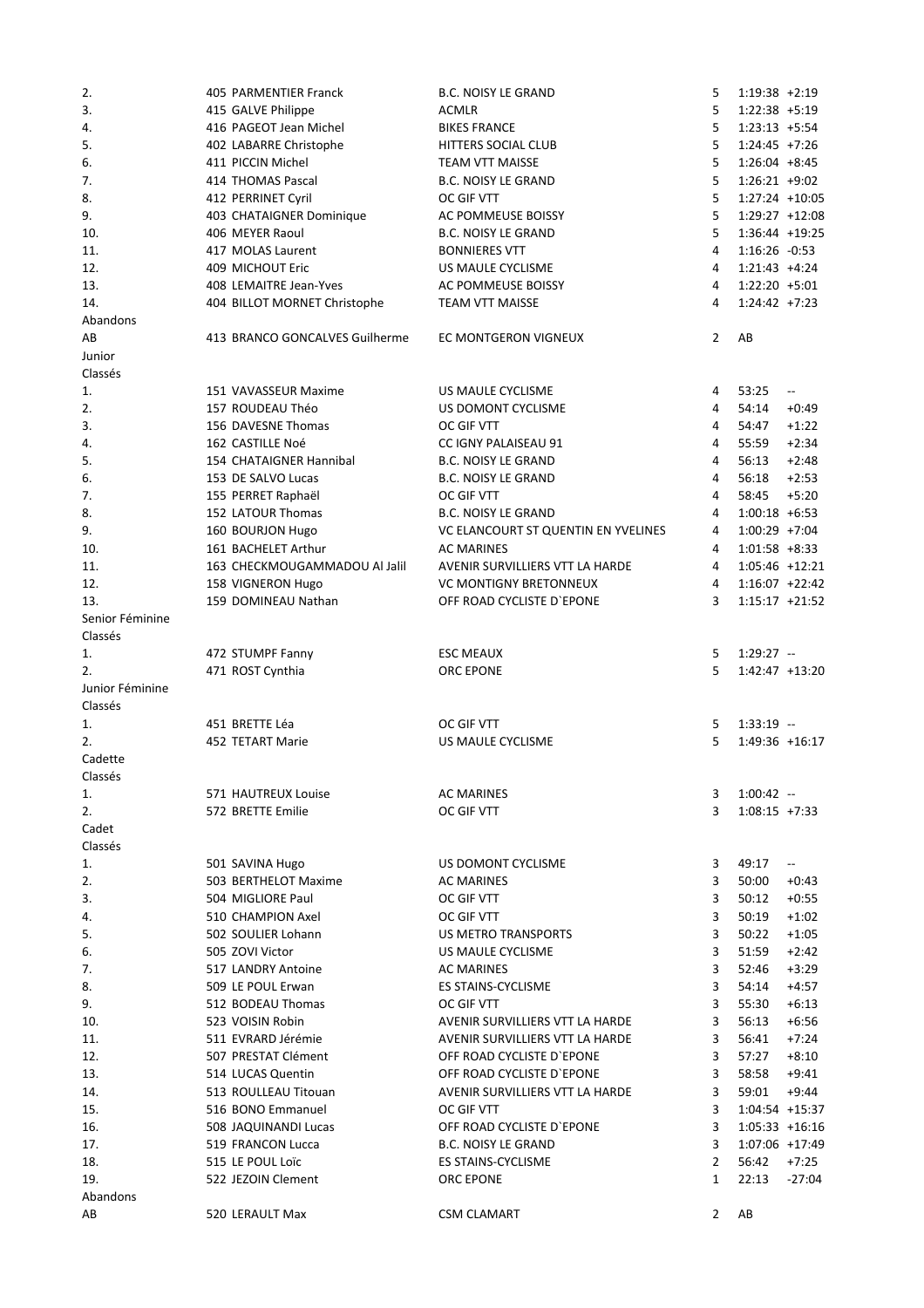| AB              | 506 STOCARD Loriano          | <b>THOMERY VTT</b>                  | $\mathbf{1}$   | AB    |                          |
|-----------------|------------------------------|-------------------------------------|----------------|-------|--------------------------|
| Minime Féminine |                              |                                     |                |       |                          |
| Classés         |                              |                                     |                |       |                          |
| 1.              | 671 DE SALVO Mélanie         | <b>B.C. NOISY LE GRAND</b>          | 2              | 44:32 |                          |
| Minime          |                              |                                     |                |       |                          |
| Classés         |                              |                                     |                |       |                          |
| 1.              | 607 BIDENNE Bastien          | <b>JS FERTE GAUCHER</b>             | 2              | 36:38 | $\overline{\phantom{m}}$ |
| 2.              | 606 DE TINGUY Briac          | VC ELANCOURT ST QUENTIN EN YVELINES | 2              | 36:43 | $+0:05$                  |
| 3.              | 602 LEVEQUE Clément          | <b>ESC MEAUX</b>                    | 2              | 37:59 | $+1:21$                  |
| 4.              | 601 GANGLOFF Tino            | VC ELANCOURT ST QUENTIN EN YVELINES | 2              | 38:31 | $+1:53$                  |
| 5.              | 608 GAY Valentin             | OC GIF VTT                          | 2              | 39:15 | $+2:37$                  |
| 6.              | 605 AMET Basille             | OC GIF VTT                          | 2              | 39:46 | $+3:08$                  |
| 7.              | 616 MARTIN WITKOWSKI Etienne | OC GIF VTT                          | $\overline{2}$ | 41:25 | $+4:47$                  |
| 8.              | 615 VAZE Emile               | AS PUISEAUX                         | $\overline{2}$ | 41:42 | $+5:04$                  |
| 9.              | 609 LEFEVRE Maxence          | OC GIF VTT                          | 2              | 41:57 | $+5:19$                  |
| 10.             | 614 DE BONA Milan            | ARGENTEUIL VAL DE SEINE 95          | 2              | 41:58 | $+5:20$                  |
| 11.             | 610 FOREST Erwan             | OC GIF VTT                          | $\overline{2}$ | 42:41 | $+6:03$                  |
| 12.             | 604 CORNU Jules              | OC GIF VTT                          | $\overline{2}$ | 43:04 | $+6:26$                  |
| 13.             | 612 ZUCCHI Maxime            | OC GIF VTT                          | $\overline{2}$ | 48:00 | $+11:22$                 |
| 14.             | 603 LAURET Jocelin           | <b>THOMERY VTT</b>                  | $\overline{2}$ | 48:41 | $+12:03$                 |
| 15.             | 611 FILBAS TURPIN Cyprien    | OC GIF VTT                          | $\overline{2}$ | 50:25 | $+13:47$                 |
| 16.             | 618 BOURJON Loann            | VC ELANCOURT ST QUENTIN EN YVELINES | $\overline{2}$ | 56:37 | $+19:59$                 |
| 17.             | 613 DUVAL Arnaud             | <b>BONNIERES VTT</b>                | $\mathbf{2}$   | 59:45 | $+23:07$                 |
|                 |                              |                                     |                |       |                          |